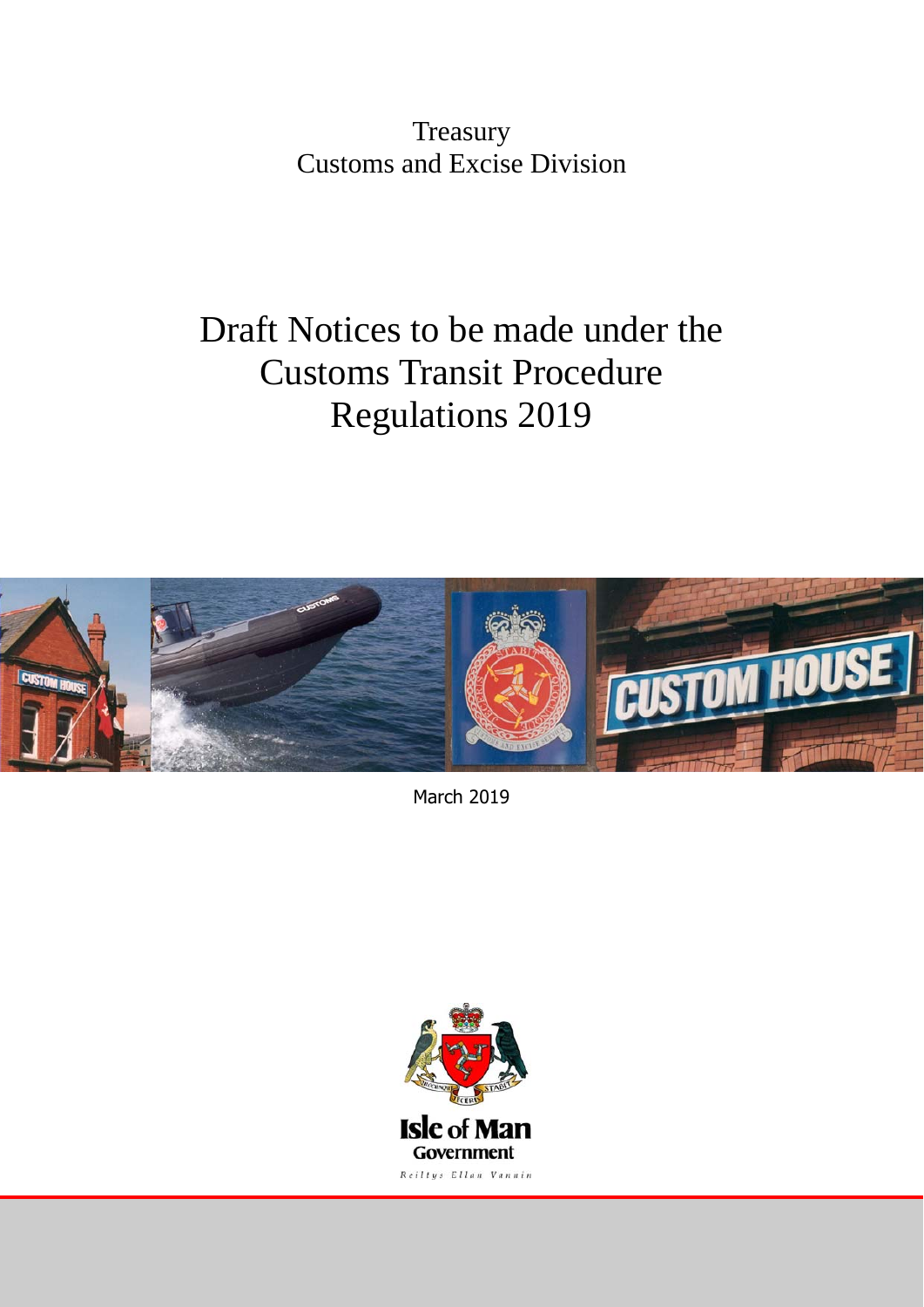## **Draft Notices to be made under the Customs Transit Procedures Regulations 2019**

This document provides the draft text for the notices that will be made under the Customs Transit Procedures Regulations 2019. The text covers a number of different notices and is set out according to the chronological order of the regulations that provide the notice making powers.

The proposed text is a draft of the notices that the Treasury will make using the powers provided by these Regulations. The content is, at this stage, indicative, as the text will need to be updated to reflect further policy development and updates to other publications, such as forms and guidance on the UK Tariff (i.e. Volume 3 of the UK tariff), which are required before the UK's exit from the EU. The notices will be made before the UK's exit from the EU and come into operation at the same time as the Regulations.

## **Supplementary information**

References to an Annex within these Notices are references to an Annex to the United Kingdom Notices made under the Customs Transit Procedures (EU Exit) Regulations 2018 [S.I. 2018/1258], as they are amended from time to time, with the following modifications −

| Annex   | <b>Modification</b>                                                                                                                                                                                                       |
|---------|---------------------------------------------------------------------------------------------------------------------------------------------------------------------------------------------------------------------------|
| Annex A | In footnote 2, for "paragraph 63 of<br>Schedule 1, to the Customs Transit<br>Procedures (EU Exit) Regulations 2018",<br>substitute "paragraph 51 of Schedule 1 to<br>the Customs Transit Procedures<br>Regulations 2019". |
| Annex G | References to the "UK" for the purpose of<br>this Annex, includes the Isle of Man.                                                                                                                                        |
| Annex H | References to the "UK" for the purpose of<br>this Annex, includes the Isle of Man.<br>References to "HMRC" shall be read as<br>"HMRC or the Treasury" as appropriate,<br>with the exception of responsibility 6.          |

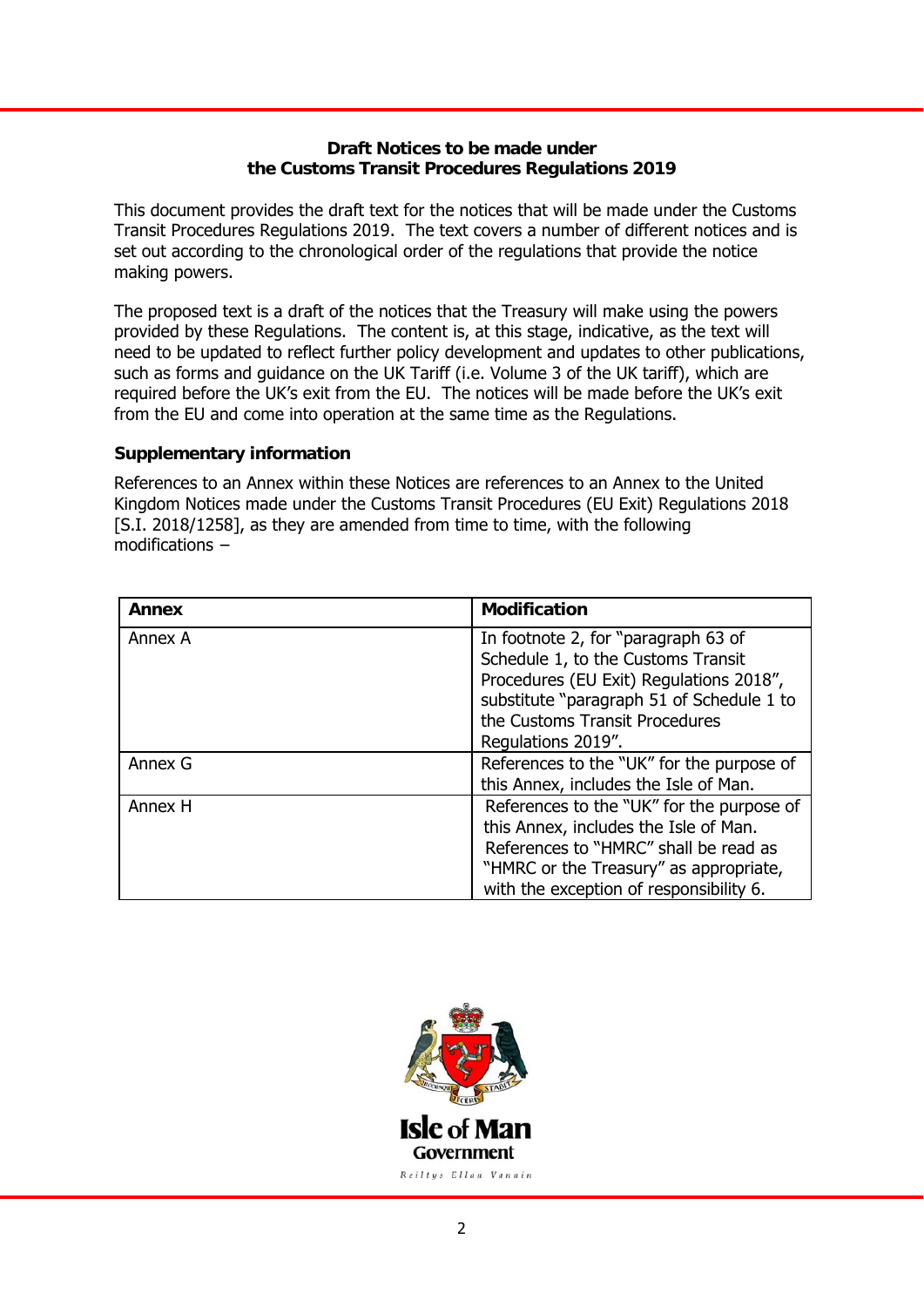## **SCHEDULE 1 – The common transit procedure**

## **The following paragraph has the force of law by virtue of paragraph 25(5) of Schedule 1 to the Customs Transit Procedures Regulations 2019**

The data requirements for a transit accompanying document, for the purposes of paragraph 25(5) of Schedule 1 (the common transit procedure) to the Customs Transit Procedures Regulations 2019, are set out a[t Annex A.](https://assets.publishing.service.gov.uk/government/uploads/system/uploads/attachment_data/file/763155/Annex_A-data.pdf) 

## **The following paragraph has the force of law by virtue of paragraphs 8 and 32 of Schedule 1 to the Customs Transit Procedures Regulations 2019**

For the purposes of paragraphs 8 and 32 of Schedule 1(common transit procedure) to the Customs Transit Procedures Regulations 2019, a receipt must take the form stipulated at [Annex B.](https://assets.publishing.service.gov.uk/government/uploads/system/uploads/attachment_data/file/760830/Annex-B-draft-customs-transit-procedure-eu-exit-regulations-2018.pdf) 

## **The following paragraph has the force of law by virtue of paragraph 51 of Schedule 1 to the Customs Transit Procedures Regulations 2019**

For the purposes of paragraph 51 of Schedule 1 the Customs Transit Procedures Regulations 2019, the business continuity procedure for use by the holder of the common transit procedure is stipulated [at Annex E.](https://assets.publishing.service.gov.uk/government/uploads/system/uploads/attachment_data/file/762627/AnnexE.pdf) 

## **The following paragraph has the force of law by virtue of paragraph 52(4) of Schedule 1 to the Customs Transit Procedures Regulations 2019**

For the purposes of paragraph 52(4) of Schedule 1 to the Customs Transit Procedures Regulations 2019 (common transit procedure and guarantees) the following types and forms of guarantee will be acceptable:

- a) individual guarantees in the form set out at Annex C3 to Appendix III of the Convention, pursuant to an undertaking provided using the form set out at Annex C2 to that Appendix;
- b) individual guarantees in the form set out at Annex C1 to Appendix III of the Convention;
- c) undertakings for a comprehensive guarantee given by a guarantor using the form set out at Annex C4 to Appendix III of the Convention; and
- d) cash deposits in pounds sterling, or other means of payment that the Treasury regards as equivalent taking the form of:
	- i. corporate credit cards;
	- ii. commercial or personal debit cards;
	- iii. bank transfers (the system known as "BACS" AND "CHAPS");
	- iv. online and telephone banking facilities (the system known as "Faster Payments"); and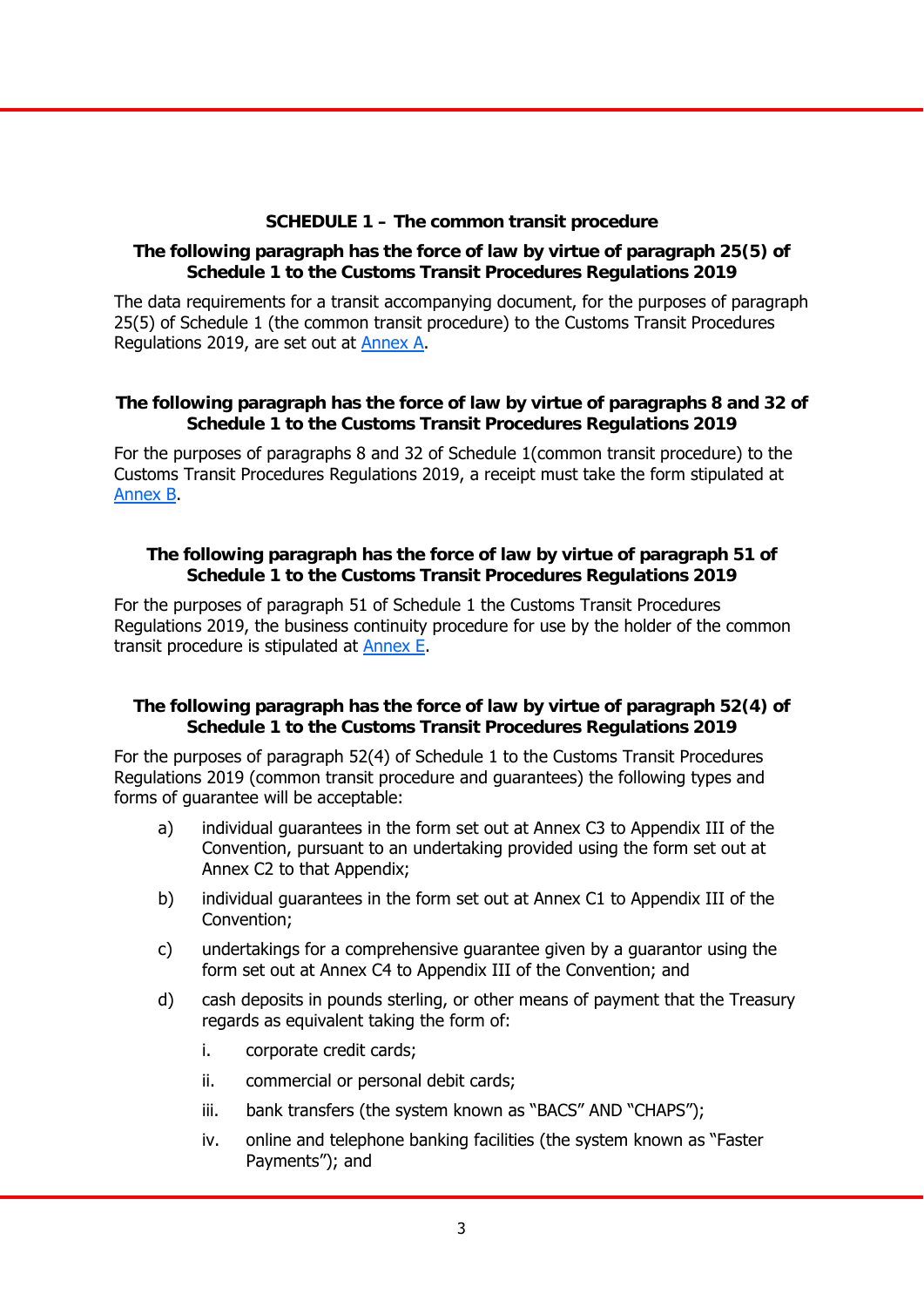v. cheques.

In all of the above cases:

unless otherwise specified, the guarantee must be valid for enforcement in each common transit state involved in the common transit procedure.

In cases covered by (a), (b) and (c) above:

the guarantor shall indicate in his undertaking an address for service or appoint an agent in each common transit state involved in the common transit procedure.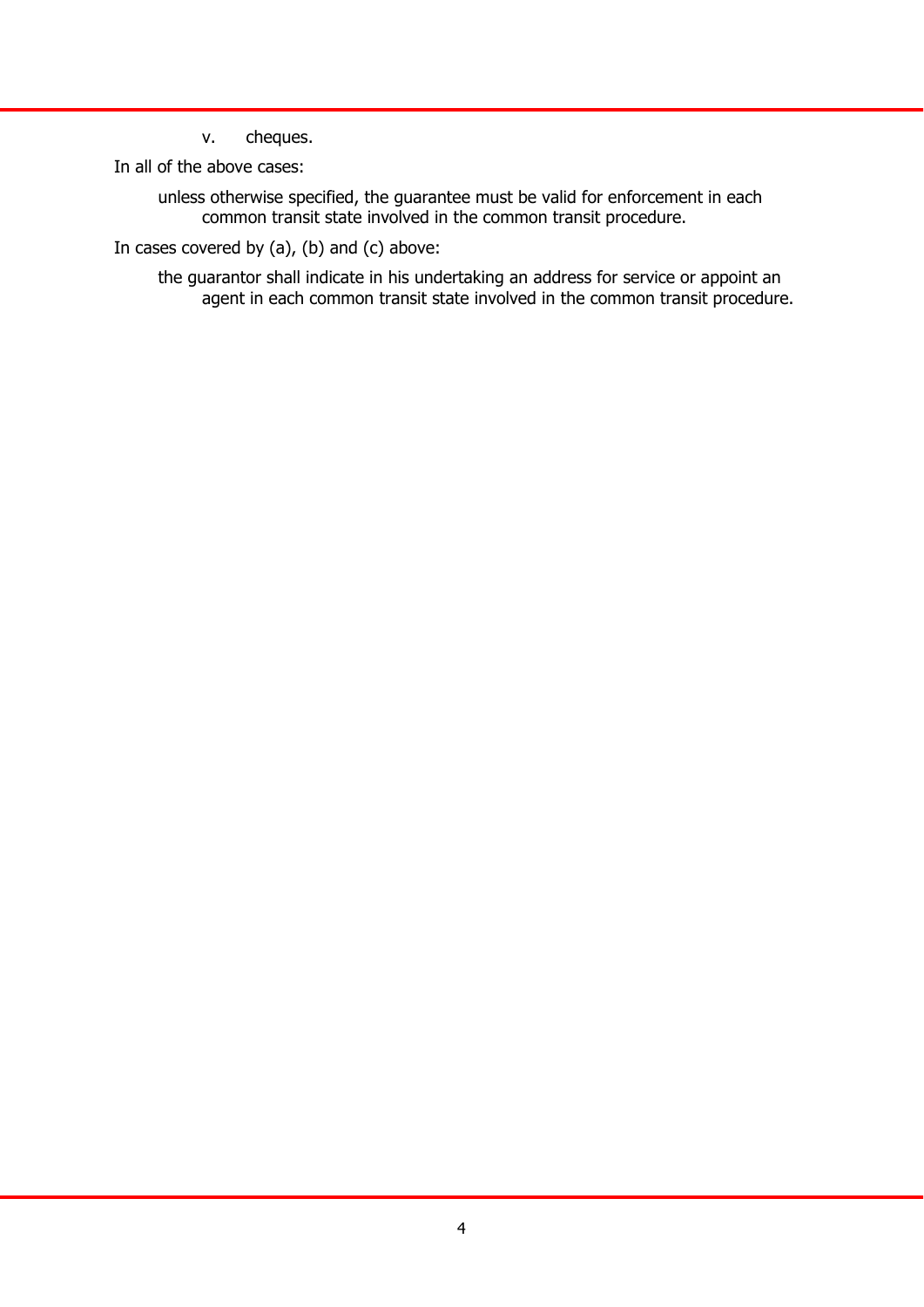the guarantor shall undertake in writing to pay the secured amount of customs debt. The undertaking shall also cover, within the limits of the secured amount, amounts of debt payable following a posteriori checks.

# **SCHEDULE 2 – The TIR transit procedure**

## **Part 1 – General provision for the TIR transit procedure**

#### **The following paragraph has the force of law, by virtue of Paragraph 1(3)(a) of Schedule 2 to the Customs Transit Procedures Regulations 2019**

For the purposes of paragraph 1(3)(a) of Schedule 2 of the Customs Transit Procedures Regulations 2019, [Annex F](https://assets.publishing.service.gov.uk/government/uploads/system/uploads/attachment_data/file/760832/Annex_F-draft-customs-transit-procedure-eu-exit-regulations-2018.pdf) contains a list of the Customs Offices of entry, exit departure or destination for the TIR Transit procedure.

# **Part 5 – Authorisations for the TIR transit procedure**

## **The following paragraph has the force of law, by virtue of paragraph 26 (1) of Schedule 2 to the Customs Transit Procedures Regulations 2019**

[Annex G to](https://assets.publishing.service.gov.uk/government/uploads/system/uploads/attachment_data/file/763157/Annex_G.pdf) this notice contains information on the conditions of authorisation of guaranteeing associations; the authorisation process and the criteria for authorisation and [Annex H](https://assets.publishing.service.gov.uk/government/uploads/system/uploads/attachment_data/file/763159/Annex_H.pdf) details the responsibilities of a guarantee association.

[Annex I c](https://assets.publishing.service.gov.uk/government/uploads/system/uploads/attachment_data/file/763160/Annex_I_.pdf)ontains Information to be provided by Contracting Parties to authorised associations and an international organization for the purpose of their functions.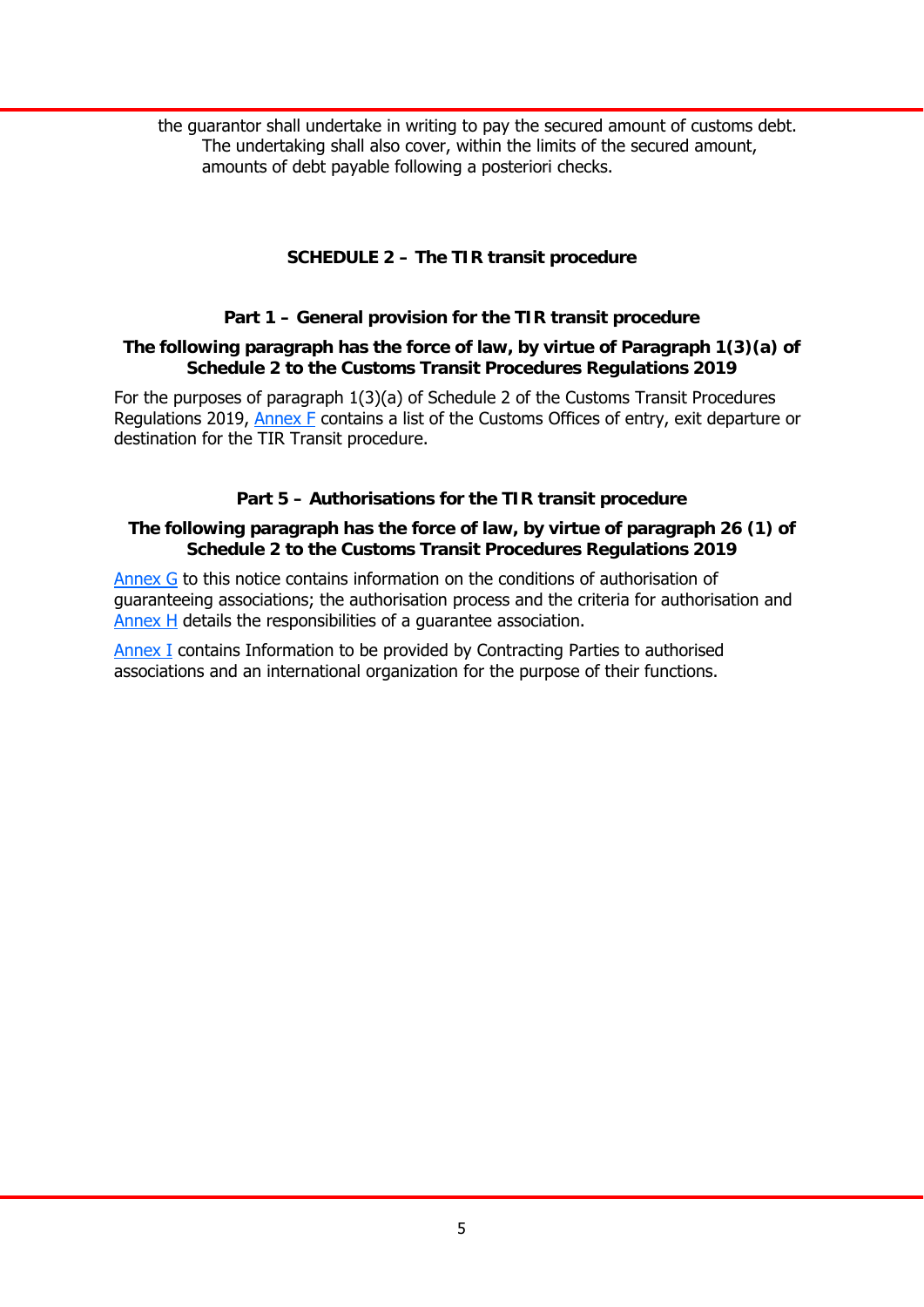# **SCHEDULE 4 - Procedure for NATO Forces**

# **The following has the force of law, by virtue of paragraph 3 of Schedule 4 to the Customs Transit Procedures Regulations 2019**

Procedural rules applying to the use of form 302:

- 1. At the time of dispatch of the goods, the NATO forces shall do either of the following:
	- a) lodge the form 302 data electronically at the customs office of departure or entry; or
	- b) complete form 302 with a statement that the goods are being moved under their control and authenticate this statement by their signature, stamp and date.
- 2. Where the NATO forces lodge the form 302 data electronically in accordance with paragraph 1(a), the following provision shall apply *mutatis mutandis*:
	- a) transit declaration and single means of transport (paragraph 19, Schedule 1);
	- b) presentation of goods moved under the transit procedure at the customs office of transit (paragraph 2, Schedule 1);
	- c) presentation of goods moved under the transit procedure at the customs office of destination, (paragraph 5, Schedule 1);
	- d) placing of goods under the transit procedure by an authorised consignor (paragraph 26, Schedule 1); and
	- e) formalities for goods moved under the transit procedure received by an authorised consignee and end of the transit procedure for goods received by an authorised consignee (paragraph 31, Schedule 1).
- 3. Where the NATO forces proceed in accordance with paragraph 1(b), a copy of the form 302 must be given, without delay, to the designated customs office responsible for customs formalities and controls pertaining to the NATO forces which dispatch the goods or on whose behalf the goods are being dispatched.

The other copies of the form 302 shall accompany the consignment to the NATO forces of destination where the forms must be stamped and signed by those NATO forces.

At the time of arrival of the goods two copies of the form must be given to the designated customs office responsible for customs formalities and controls pertaining to the NATO forces of destination.

That designated customs office shall retain one copy and shall return the second copy to the customs office responsible for customs formalities and controls pertaining to the NATO forces which dispatch the goods or on whose behalf the goods are being dispatched.

A specimen of the UK version of the 302 form is produced at [Annex J.](https://assets.publishing.service.gov.uk/government/uploads/system/uploads/attachment_data/file/760834/Annex_J-draft-customs-transit-procedure-eu-exit-regulations-2018.pdf)